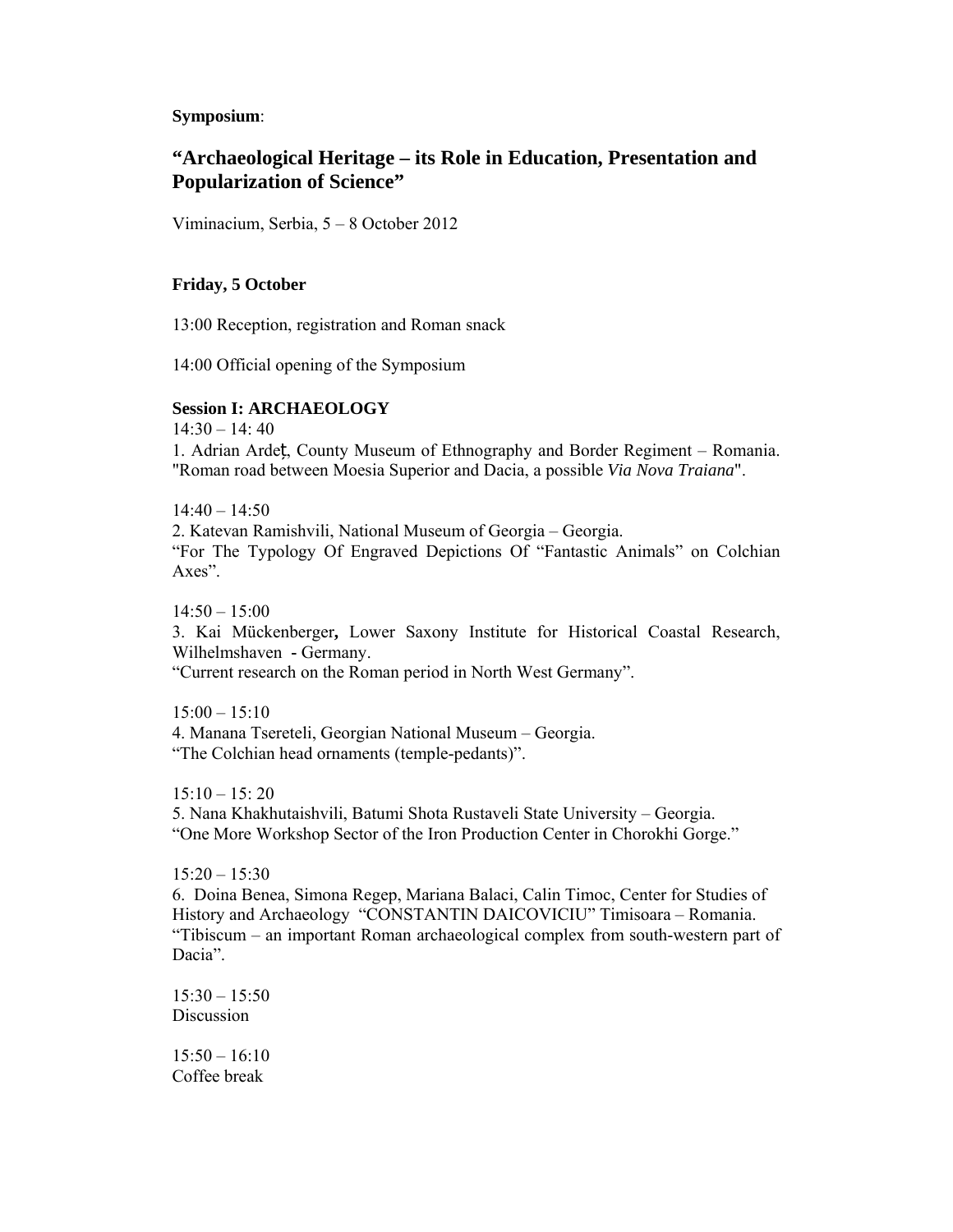# **Session II: ARCHAEOLOGICAL SPECIAL THEMES IN TERMS OF PRESENTATION**

 $16:10 - 16:20$ 

1. Aleksandar Medović, Museum of Vojvodina – Serbia. "Viminacium: Roman Agriculture on Serbian Soil?"

 $16:20 - 16:30$ 

2. Bozena Jozefow Czerwisnka, Departament of Anthropology Pultusk Academy Humenities – Poland.

"Two the biggest iron center production in Barbarian Europe".

 $16:30 - 16:40$ 

3. Mario Novak, Department of Archaeology, Croatian Academy of Sciences and Arts - Croatia.

"The role of bioarchaeology in presentation and popularisation of science in Croatia with special emphasis on bioarchaeological studies of the Roman period skeletal collections".

 $16:40 - 16:50$ 

4. Gordana Jeremić, The Institute of Archaeology, Belgrade – Serbia. "The beginning of Roman sites record keeping process in the region of Aleksinac".

 $16:50 - 17:00$ 

5. Jagoda Šarić, Mladen Pešić, Iva Marković, Faculty of Architecture, Belgrade University – Serbia.

"Contemporary exhibition and architectural concepts in the presentation of archaeological heritage".

17:00 – 17:20 Discussion 19:00 Dinner

#### **Saturday, 6 October**

08:00 Breakfast

### **Session III: EDUCATION**

 $09.00 - 09.10$ 1. Christiane Radovanov, Belgrade Theological Seminary – Serbia. "Biblical Archaeology - Its Development and its Relationship to Theological Studies".

 $09:10 - 09:20$ 2. Eliana Gavrilović, The National Museum, Belgrade – Serbia. "The role of educational programs of the National Museum in Belgrade in education, presentation and popularization of science".

09:20 – 09:30 3. Dean Dragoev, Rousse Regional Museum of History – Bulgaria.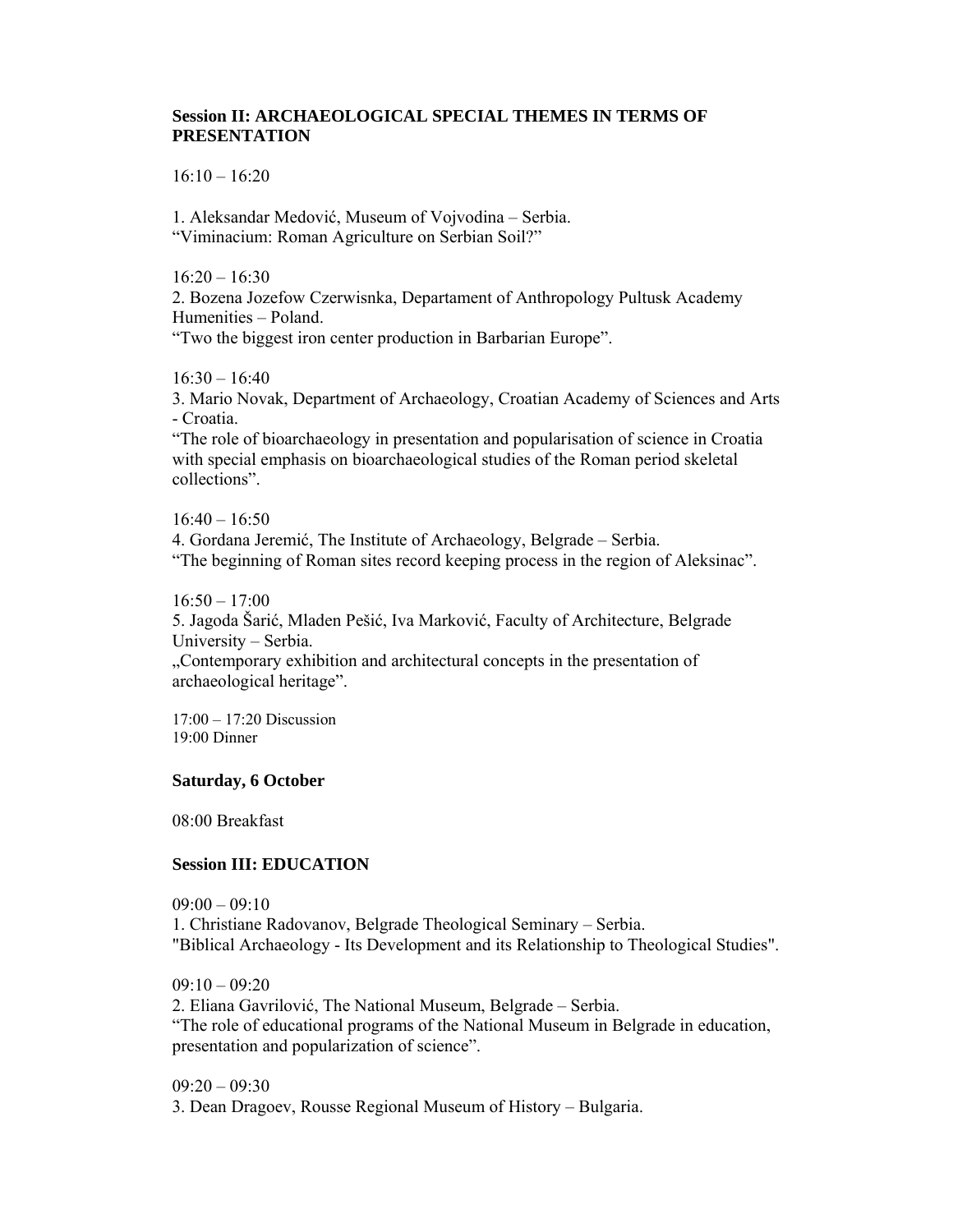"Archaeological notebook and training excavations".

 $09:30 - 09:40$ 

4. Irena Lazar, University of Primorska, Koper – Slovenia. "Archaeological park in Izola and it's role in education and dissemination of archaeological heritage".

 $09:40 - 09:50$ 

5. Ivana Kuzmanović, Faculty of Philosophy, Belgrade University – Serbia. "Archaeological heritage and art history of antiquity".

 $09:50 - 10:00$ 

6. Jelena Erdeljan, Branka Vranešević, Faculty of Philosophy, Belgrade University – Serbia.

"Inseparable Bodies. Learning of Medieval Art Through Archaeological Finds and Artifacts".

 $10:00 - 10:10$ 

7. Boshko Angelovski, Ministry of culture of R. of Macedonia, Department for protection of cultural heritage – Macedonia.

"Educational and Presentational Aspects as Economic Potentials of Archaeological Heritage".

 $10:10 - 10:30$  Discussion

10:30 – 10:45 Coffee break

### **Session IV: HERITOLOGY**

 $11:45 - 11:00$ 

1. Amran H. Khalifa, University of El Mergeb, Faculty of Archaeology – Libya. "Libyan Archeological Heritage During the Revolutionary War".

11:00 – 11:10

2. Ergün Lafli, Dokuz Eylul University, Izmir – Turkey.

"Archaeological Heritage and Popularisation of Science in Turkey: Some Recent Cases".

 $11:10 - 11:20$ 3. Jasmina Davidović, Museum of Srem – Serbia. "Sirmium - Roman imperial town as the world's archaeological heritage site in the work of the Museum of Srem".

11:20 – 11:30

4. Tadeusz Sarnowski, Ludmila Kovalevskaya, Instititute of Archaeology, University of Warsaw – Poland; Ukrainian Academy of Sciences, Crimean Branch of the Institute of Archaeology, Simferopol – Ukraine.

"Novae and Crimean Chersonesos. Moves towards protection, presentation and popularisation of archaeological heritage".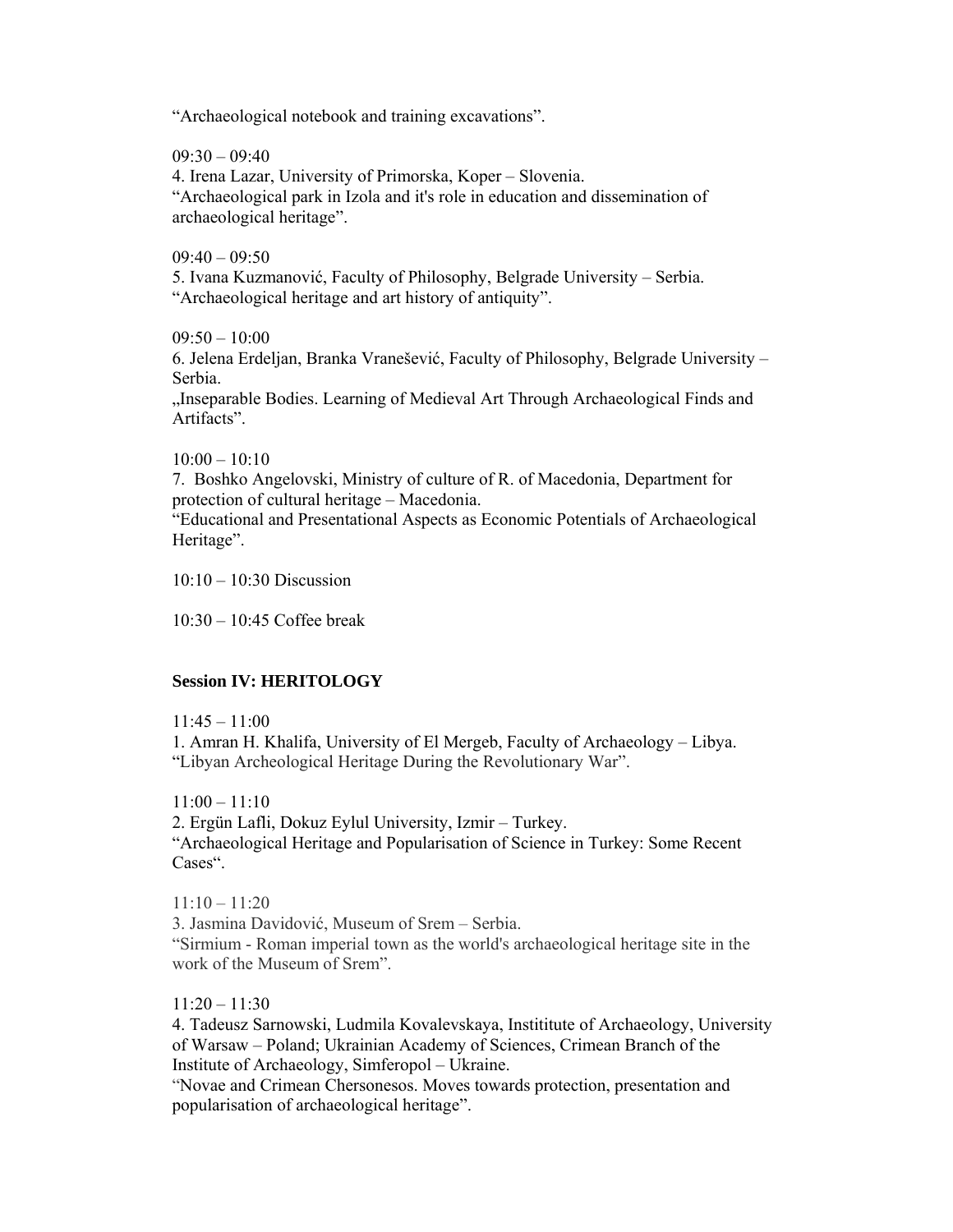11:30 – 11:40 5. Eric De Sena, American Research Center in Sofia – Bulgaria, Italy. "Porolissum: a case study in the archaeological heritage of Romania".

 $11:40 - 11:50$ 6. Vojislav Filipović, Vladimir Petrović, The Institute of Archaeology; Institute for

Balcan Studies – Serbia.

"Destruction of Archaeological and Cultural Heritage in the Area of Svrljig"

11:50 – 12:00

7. Bojan Popović, The Institute of Archeology – Serbia. "The Importance of archaeological, research, educational and tourist centers following the example of center Drenovac, located near the town of Paracin"

 $12:00 - 12:10$ 8. Emilija Nikolić, Dragana Rogić, The Institute of Archeology – Serbia. "Phenomenon of Disneyfication: The Necessity in Archaeological Heritage Protection?"

12:10 – 12:30 Discussion

13:00 Lunch

14:30 Visit to the Archaeological site of Viminacium

19:00 Dinner

**Sunday, 7 October**

08:00 Breakfast

# **Session V: POPULARIZATION**

 $09:00 - 09:10$ 1. Dijana Cerovski, Faculty of Arts, University of Ljubljana – Slovenia. "Prehistoric Heritage as Excluded Past".

 $09:10 - 09:20$ 2. Tamara Ognjević, ARTIS Center for history, theory and management of art - Serbia. "Archaeological Heritage and Modern Spectacle as Cultural Enterpreneurship Experiment".

09:20 – 09:30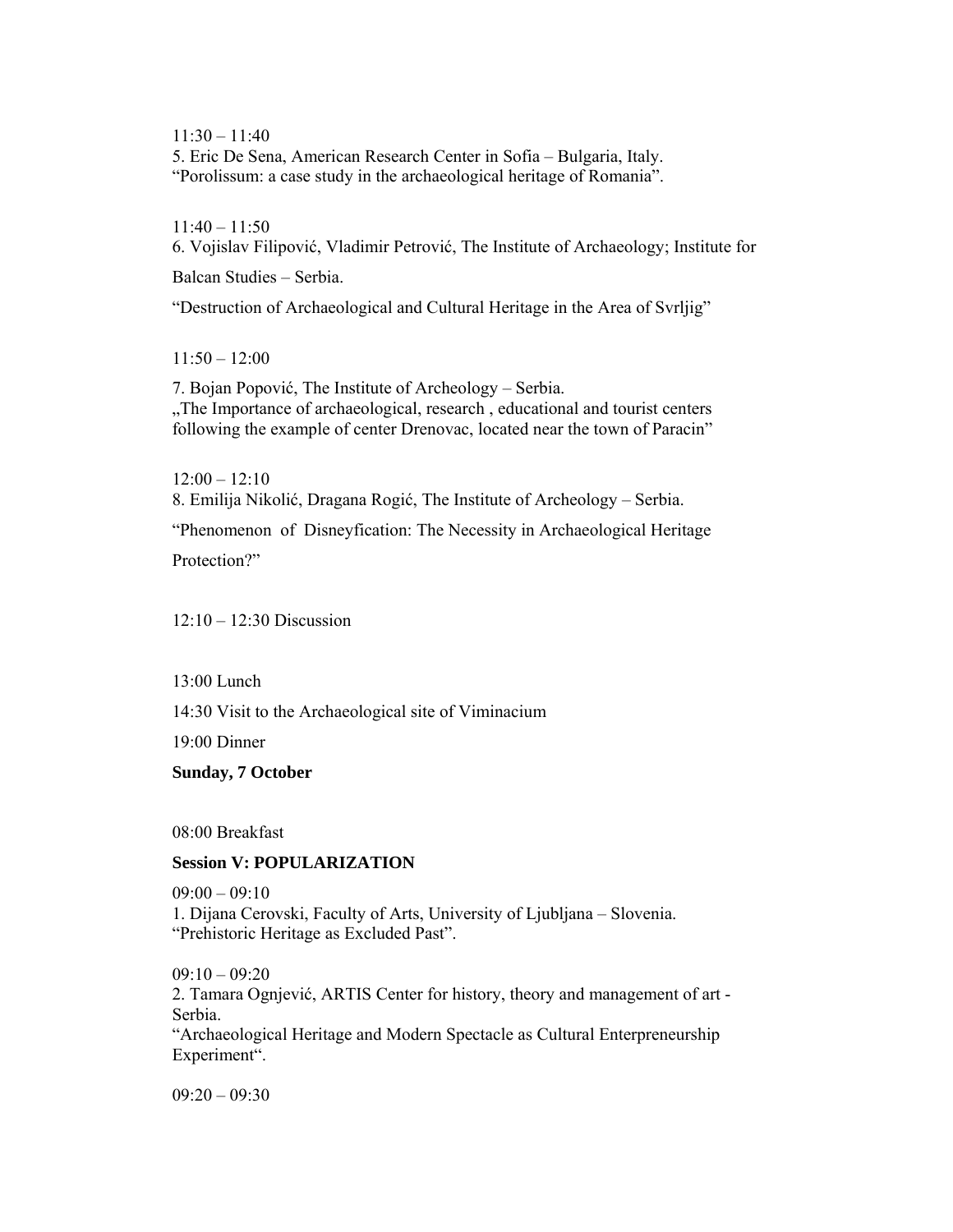3. Vasilka Dimitrovska, Institute of History and Archaeology, 'Goce Delčev' University, Štip – Macedonia.

"Macedonia Vision Project, Managing cultural resources in the Republic of Macedonia".

#### $09.30 - 09.40$

4. Joanna Popielska-Grzybowska, Department of Archaeology and Anthropology Faculty of History, Pultusk Academy of Humanities – Poland.

"Is it Possible to Develop and Maintain Archaeological Awareness and Knowledge in a Small Town in Poland?"

 $09:40 - 09:50$ 

5. Goce Pavlovski, National Institution Stobi – Macedonia. "Archaeological site Stobi: Certain aspects of popularization".

 $09:50 - 10:00$ 

6. Spyros Bakas, Association of Historical Studies "KORYVANTES" – Greece. "Hoplite Reenactment through experimental archaeology , in the Modern Educational Field. An insight view of Popularization methods".

#### $10:00 - 10:10$

7. Magdalena Manaskova, Archaeological and Historic Museum Vinica – Macedonia. "Archaeological Site's Utilization and Popularization - the Case of the Archaeological Site Kale Vinica".

 $10 \cdot 10 - 10 \cdot 20$ 8. Astrid D'Eredita, Italian National Association of Archaeologists – Italy. "Heritage through social media: a view from Italy."

 $10:20 - 10:30$ 9. Milica Tapavički-Ilić, Jelena Anđelković Grašar, The Institute of Archaeology – Serbia. "OpenArch, European Project of Popularizing Archaeology".

10:30-10:50 Discussion

 $10.50 - 11.10$  Coffee break

### **Session VI: PRESENTATION**

11:15 – 11:25

1. Hannah Fraza, Marc van Haselt, Archeon, Alphen – The Netherlands. "The Archaeological Park of Archeon".

11:25 – 11:35

2. Raul Maqueda, Manuel Luque, Paleorama SL **–** Spain.

"Dynamization of archeological heritage in Spain. Perspectives from our experiences in Atapuerca (Burgos) and Arqueopinto (Madrid)".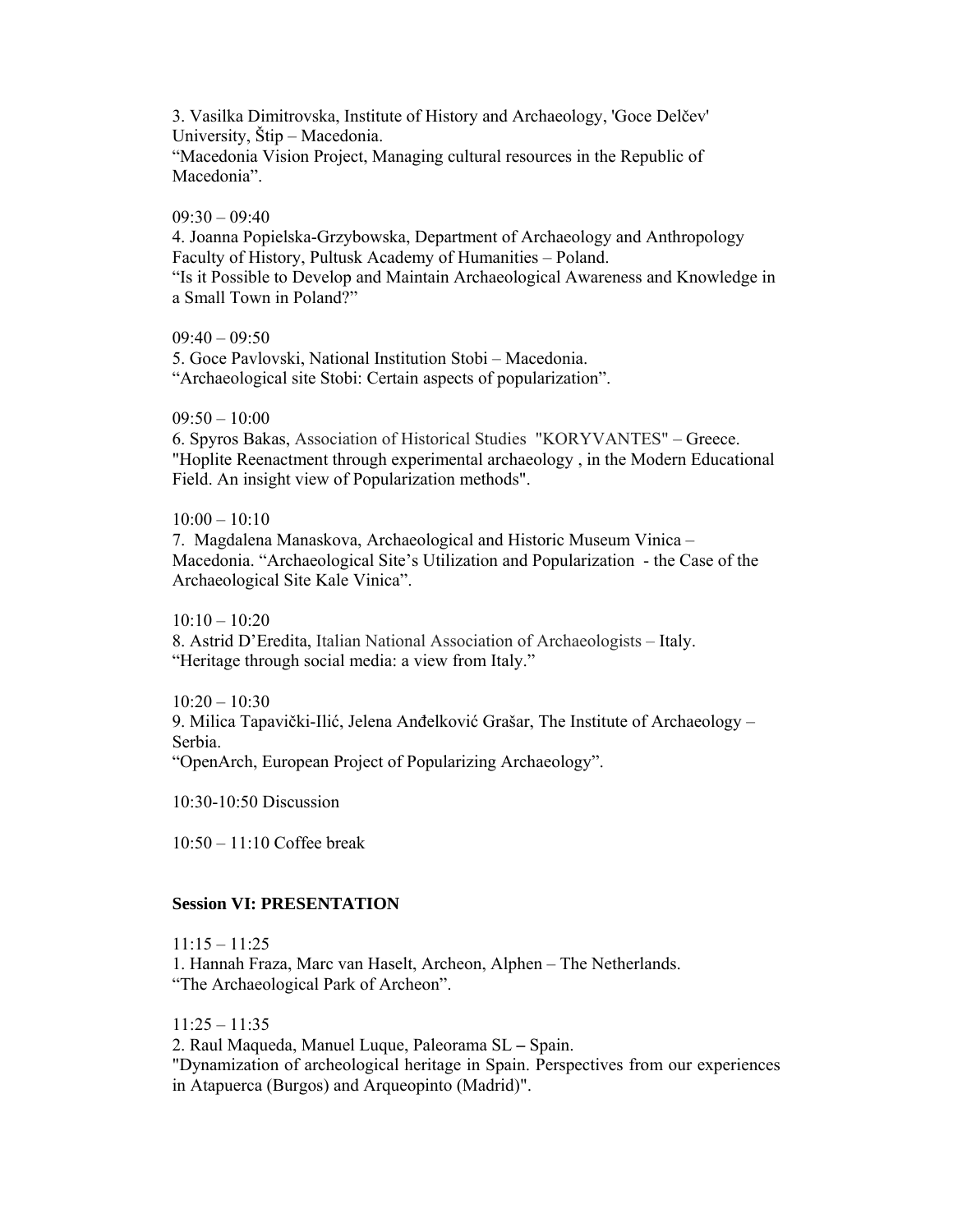$11:35 - 11:45$ 

3. Marija Maksin, Saša Milijić, Nikola Krunić, University ″Singidunum″, Department for Tourism and Hospitality Management, Belgrade, Institute of Architecture and Urban & Spatial Planning of Serbia – Serbia.

"Presentation of Cultural Heritage in Sustainable Tourism Developmnet of Lower Danube Aea in Serbia".

### $11:45 - 11:55$

4. Mateja Ravnik, Mojca Jančar, Nataša Grum, Gojko Tica, Tica Sistem d.o.o – Slovenia. "Ruined Castle – Revived Castle, Archaeological park Castle Upper Maribor on Piramida hill – situation and suggestions«.

 $11:55 - 12:05$ 

5. Jelena Anđelković Grašar, Milica Tapavički-Ilić, The Institue of Archaeology – Serbia. "Senior Visitors, Junior Enthusiasm".

12:05 – 12:15 6. Nemanja Mrđić, Snežana Golubović, The Institute of Archaeology – Serbia. "Roman limes on Danube in Serbia, UNESCO World Heritage List".

 $12:15 - 12:25$ 7. Snežana Golubović, Nemanja Mrđić, The Institue of Archeology – Serbia. "T-PAS – Project on touristic promotion of Aquileia, Emona and Viminacium".

 $12:25 - 12:35$ 8. Nikolay Nenov, Rousse Regional Museum of History – Bulgaria. "The Project "Bishop's residence of the late Middle Ages - archeology, education and tourism"".

12:35 – 12:55 Disscussion 13:00 Lunch

### **Session VII: MUSEUMS AND WORKSHOPS**

 $15:00 - 15:10$ 

1. Mirjana Vojvoda, The Institute of Archaeology – Serbia. "Workshops with themes from the Greek mythology as a way of education of children at primary and secondary school age".

 $15:10 - 15:20$ 

2. Nadezda Gulyaeva, Greek and Roman Department, the State Hermitage Museum – Russia.

"Archaeological Expedition as Essential Aspect of Science and Education in the System of Historical and Cultural Heritage".

15:20 – 15:30 3. Hidetoshi Tsumoto, Ancient Orient Museum, Tokyo – Japan. "Archaeological Museums in Japan and special role of Ancient Orient Museum".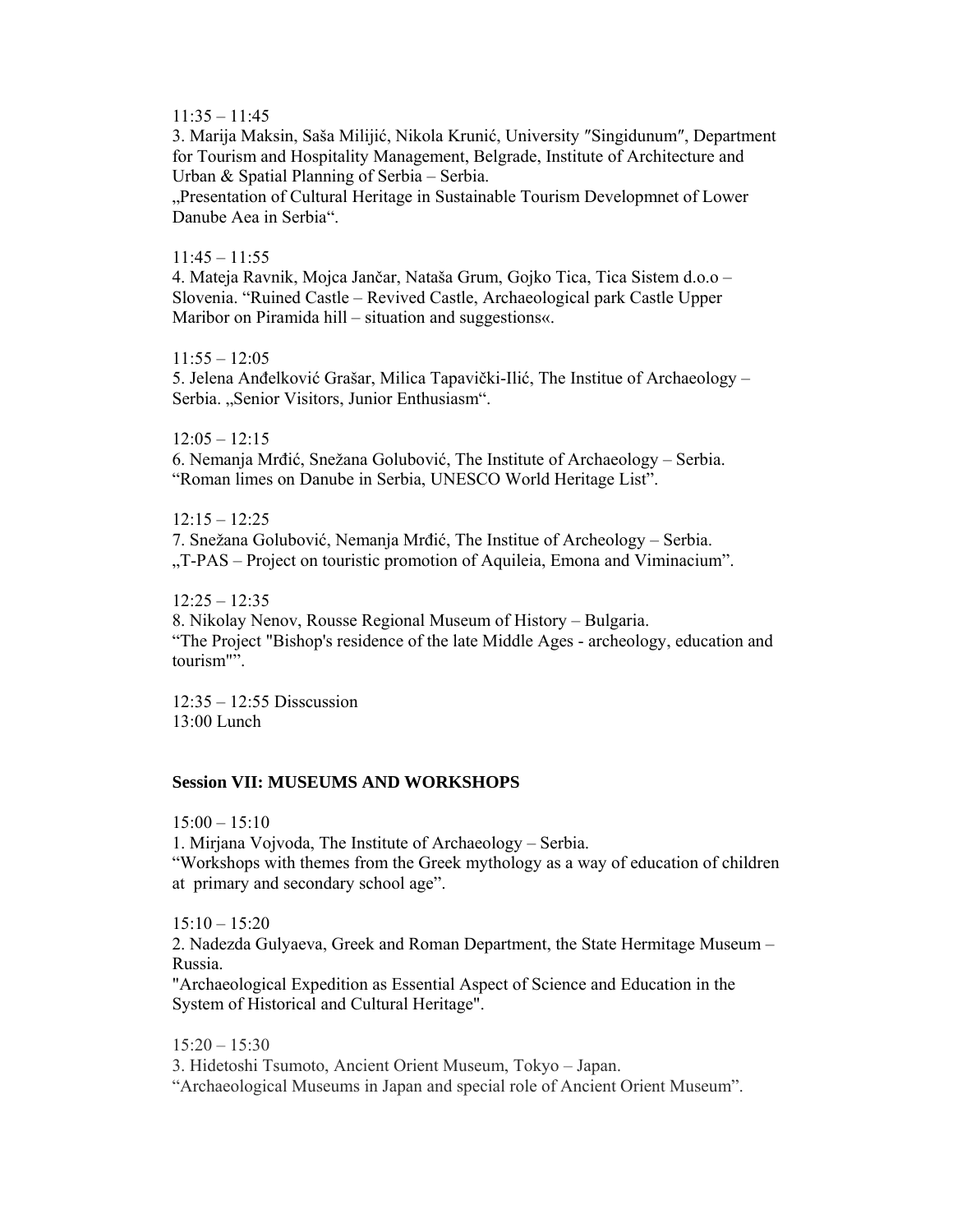$15:30 - 15:40$ 4. Ivan Žižek, Ptuj Ormož Regional Museum – Slovenia. "The Ptuj Experience of Archeology for the Public".

 $15:40 - 15:50$ 

5. Dariusz Rozmus, Joanna Tokaj, Magdalena Cyankiewicz, Muzeum Miejskie 'Sztygarka' Dąbrowa Górnicza – Poland.

"To discover a treasure... and what next? Our experiences connected with the study, presentation and popularization of the find".

 $15:50 - 16:00$ 6. Sofija Petković, Nikola Radinović, The Institute of Archaeology, Belgrade – Serbia. "Interdisciplinary Center for Archaeological Research of Timok in Ravna near Knjaževac".

16:00 – 16:20 Discussion 16:20 – 16:40 Coffee break

#### **Session VIII: MUSEUMS AND WORKSHOPS**

 $16:45 - 16:55$ 

1. Maria Teresa Iannelli (Paola Vivacqua), National Archaeological Museum "Vito Capialbi", Vibo Valentia, Calabria – Italy.

"Something different: trying to meet the needs of a wide public in a small museum. Museographic experience at the "Vito Capialbi" in Vibo Valentia".

 $16:55 - 17:05$ 

2. Marina Kovač, Museum of Slavonia in Osijek – Croatia. "Experimental Workshops of making Roman mosaics in the Museum of Slavonia in Osijek".

 $17:05 - 17:15$ 3. Mojica Vomer Gojkovič, Nataša Kolar, Ptuj Ormož Regional Museum – Slovenia. "Museum educational activities in the case of archeology in Ptuj".

 $17:15 - 17:25$ 

4. Nikolina Adamović, Nataša Popovska, Belgrade City Museum – Serbia. "Creative Workshops for Children Inspired by Archaeological Exibition in Belgrade City Museum".

 $17:25 - 17:35$ 

5. Tajana Pleše, Department of Land Archaeology, Division for Archaeological Heritage, Croatian Conservation Institute – Croatia.

"The *Iovia* - Ludbreg archaeological open-air museum".

17:35 – 17:45